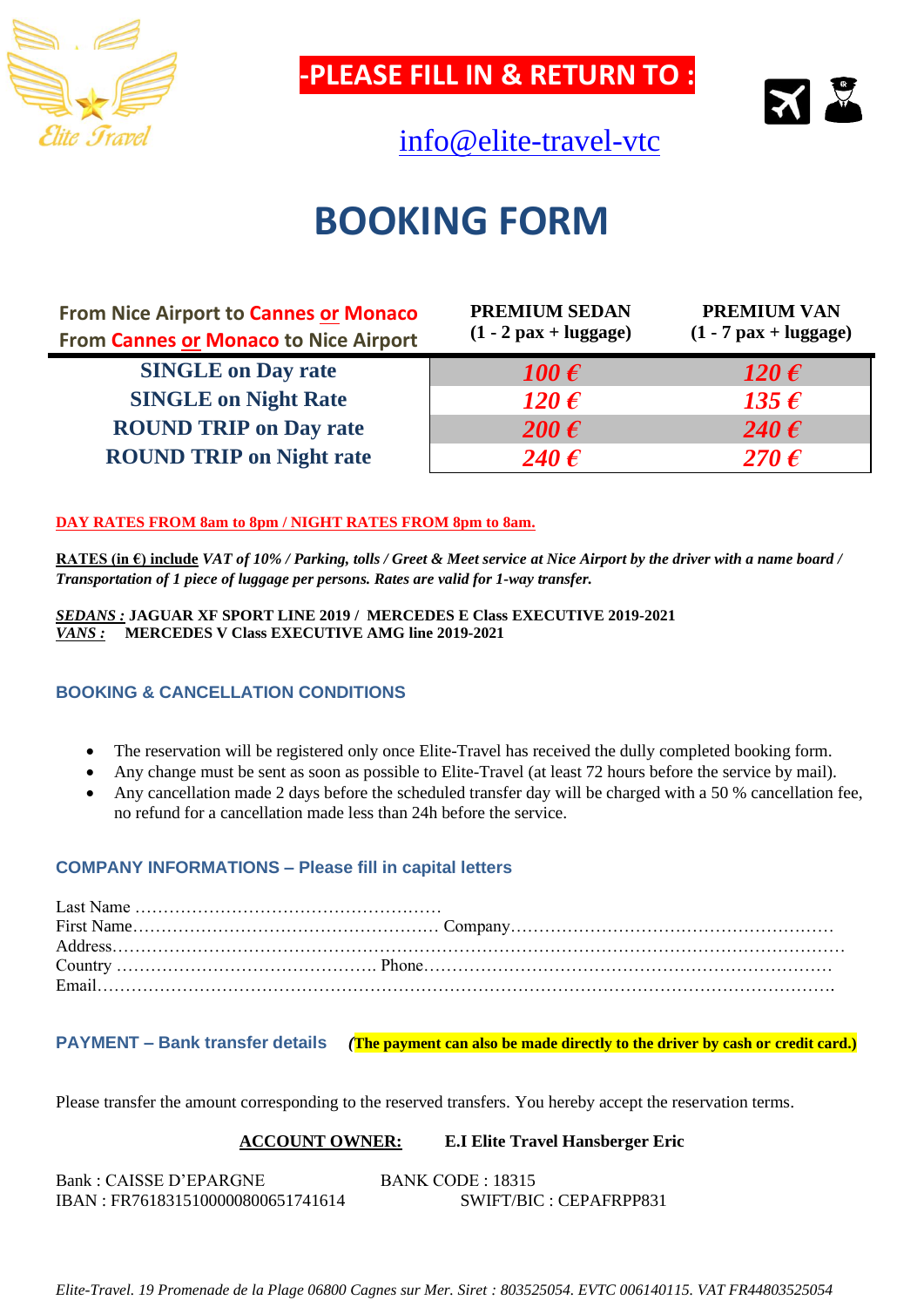

Your reservation will be registered once we will receive all the informations. You will receive a confirmation e-mail with the invoice corresponding  $\&$  the driver / vehicle details.

The service will be booked and confirmed as soon as we will be sure to have the complete payment by bank transfer for the total amount corresponding to the reserved services. (invoice)

*\*Each Vehicle has a bank card payment terminal operating on network coverage only, we are not responsible for nonoperation of the terminal. We accept cash payments and do not accept checks. An invoice can be written by hand or sent by mail upon request only.*

### Information:

We provide our transfer services with a fleet made of several **PREMIUMS CARS & MINIVANS**, airconditioned, with a capacity of 1 to 7 passengers, moderns, spacious and comfortable for short or long trips. They are equipped with the best options, full leather, windows darkly tempted, fresh mineral water, daily newspapers and 12V charger for your mobile phones and tablets.

Guests have unlimited WIFI high speed connection in the vehicle in 4G coverage.

#### **We take pride in offering you a VIP service quality, regardless of the duration of transport.**

• Our drivers are required to appear in elegant attire and speak English. They all own their valid professional card, and our vehicles are insured for the transport of persons, we also have contracted one additional insurance for your luggage.

#### *\* In case of unavailability of a Sedan, Elite Travel reserves himself the right to upgrade you in a Premium Van at Sedan Price.*

Kindest regards.

Eric HANSBERGER

*Elite Travel*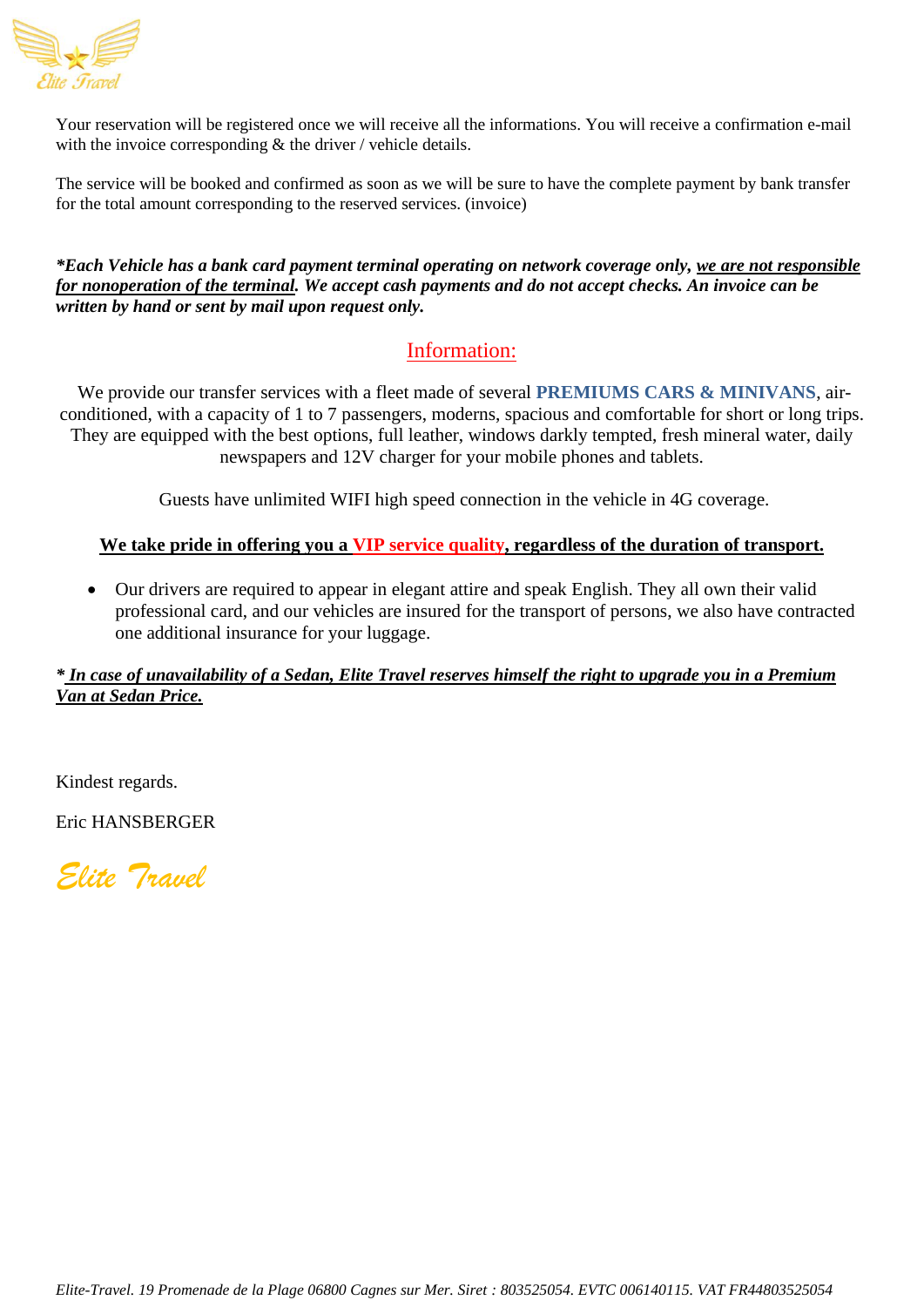

**\*TRANSFER INFORMATIONS**

## **FROM THE AIRPORT**

#### **INFORMATIONS**

| <b>ARRIVAL DAY</b>             |
|--------------------------------|
| <b>ARRIVAL TIME</b>            |
| <b>LEAD PASSENGER'S NAME</b>   |
| <b>CELLULAR CONTACT</b>        |
| <b>FLIGHT NUMBER</b>           |
| PASSENGERS (1 to 7)            |
| <b>DESTINATION ADDRESS</b>     |
| <b>PAYMENT METHOD</b>          |
| <b>INVOICE REQUIRED OR NOT</b> |

#### **INFORMATIONS**

| <b>ARRIVAL DAY</b>             |  |
|--------------------------------|--|
| <b>ARRIVAL TIME</b>            |  |
| <b>LEAD PASSENGER'S NAME</b>   |  |
| <b>CELLULAR CONTACT</b>        |  |
| <b>FLIGHT NUMBER</b>           |  |
| PASSENGERS (1 to 7)            |  |
| <b>DESTINATION ADDRESS</b>     |  |
| <b>PAYMENT METHOD</b>          |  |
| <b>INVOICE REQUIRED OR NOT</b> |  |

#### **INFORMATIONS**

#### **INFORMATIONS**

**ARRIVAL DAY ARRIVAL TIME LEAD PASSENGER'S NAME CELLULAR CONTACT FLIGHT NUMBER PASSENGERS (1 to 7) DESTINATION ADDRESS PAYMENT METHOD INVOICE REQUIRED OR NOT**